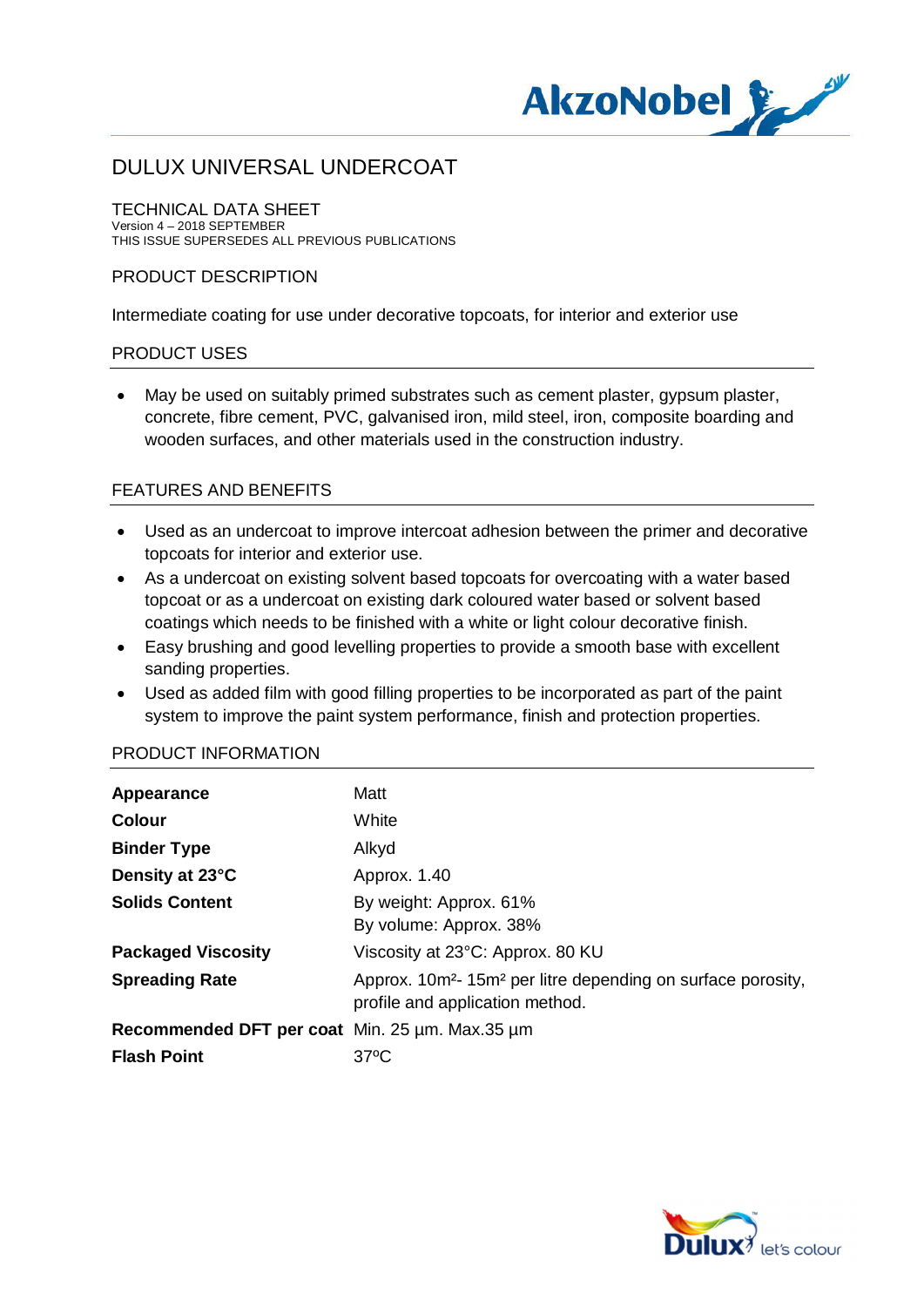

### APPLICATION INFORMATION

| Mixing                                | Stir until homogeneous with a flat paddle                                                                                                                                                                                                                                                                                                                                                                                                            |
|---------------------------------------|------------------------------------------------------------------------------------------------------------------------------------------------------------------------------------------------------------------------------------------------------------------------------------------------------------------------------------------------------------------------------------------------------------------------------------------------------|
| <b>Application Surface conditions</b> | Surface Temperature between 10 - 35°C Relative Humidity<br>between 10 - 85 % OR 2°C above dew point minimum.                                                                                                                                                                                                                                                                                                                                         |
| Application methods                   | Brush, roller or spray application                                                                                                                                                                                                                                                                                                                                                                                                                   |
| Thinner                               | Thinning not recommended.<br>Ready for use after thorough stirring for brush or roller<br>applications. Mineral Turpentine if required for spraying to<br>maximum of 5 - 10% of product volume.                                                                                                                                                                                                                                                      |
| <b>Drying Time</b>                    | Touch dry 4 hours at 23°C.                                                                                                                                                                                                                                                                                                                                                                                                                           |
| <b>Recoating Time</b>                 | 18 hours at 23°C (Drying times will be extended during cold,<br>wet or humid conditions)                                                                                                                                                                                                                                                                                                                                                             |
| Cleaning of equipment                 | After use, remove as much product as possible, and then<br>clean immediately with Dulux Pre-Paint Brush Cleaner<br><b>Degreaser</b> or Mineral Turpentine.                                                                                                                                                                                                                                                                                           |
| <b>Substrates</b>                     | Suitable for cement plaster, gypsum plaster, concrete, fibre<br>cement, PVC, galvanised iron, mild steel, iron, composite<br>boarding and wooden surfaces provided that appropriate<br>preparation and priming is first carried out.                                                                                                                                                                                                                 |
| Precautions:                          | Do not apply during cold (below 10°C) or wet weather.<br>Not suitable as a primer.<br>Not suitable for direct application to powdery or friable<br>surfaces whether previously painted or not.<br>Not designed to withstand natural weathering. It should be<br>recoated in 2 to 3 days. If left uncoated for extended periods,<br>sanding will be required before application of the topcoat.<br>Not to be used as part of paint systems for roofs. |
| <b>Coats Required</b>                 | 1 coat but may require a $2^{nd}$ coat depending on the<br>application.                                                                                                                                                                                                                                                                                                                                                                              |
| <b>Top Coating</b>                    | After application, the dry, hard film should be lightly sanded<br>to give a smooth finish before over coating with two coats<br>finishing paint. Can be over coated with most Dulux<br>decorative finishes.                                                                                                                                                                                                                                          |

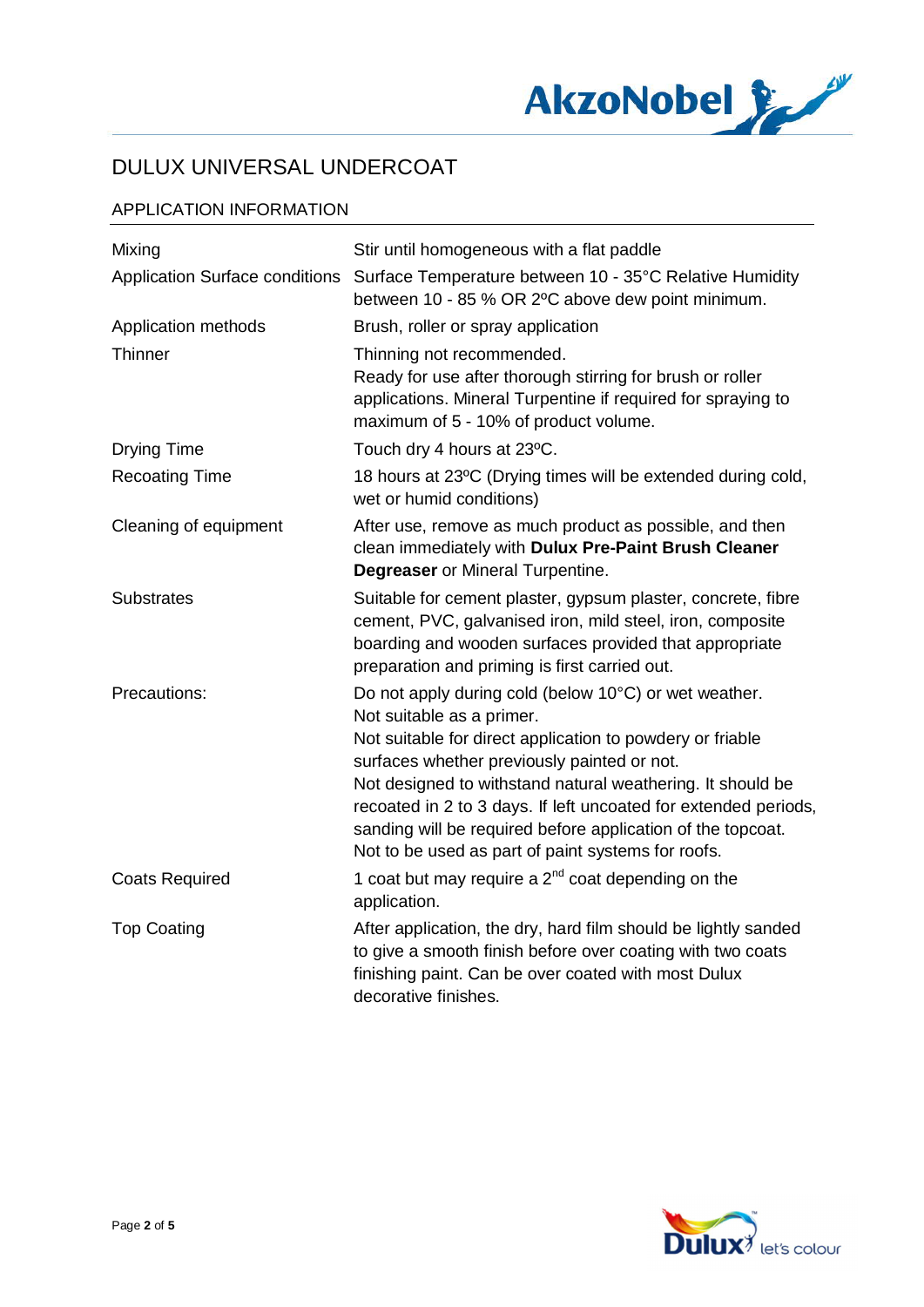

### SURFACE PREPARATION

Ensure that surfaces are sound and free from dust, oil, grease, dirt, and debris. Surfaces must be thoroughly dry - no more than 12% moisture content.

Once **Dulux Universal Undercoat** have been applied to the respective prepared and primed substrate and dried out should the hard film be lightly sanded to produce a smooth finish. Remove sanding dust before over coating with supporting Dulux decorative finish.

#### NEW SURFACES

### **Cement Plaster (non-friable), Gypsum Plaster, Composite Boarding and Fibre Cement**

- · Fresh cement plaster should be allowed one week drying for every 5mm thickness; and longer in cold or damp weather conditions.
- · Spot-prime metal strips and nail heads with **Dulux Steel Primer.**
- · Prime with one coat of **Dulux Plaster Primer**.
- · For very absorbent surfaces such as gypsum plaster more than one coat **Dulux Plaster Primer** could be required to achieve correct binding and sealing properties.

#### **Concrete**

- · Remove any uncured cement, grease, and mould-release agents by high-pressure water blast, or wash with a strong solution of **Dulux Pre-Paint Sugar Soap**.
- Rinse off thoroughly with clean water.
- · Prime with one coat **Dulux Plaster Primer.**

#### **Galvanised Iron (new, non-roof sheeting surfaces) and Aluminium**

- · Clean and degrease with **Dulux Galvanised Iron Cleaner**. A water-break free surface indicates thorough cleaning - running water should not form droplets.
- · Prime with one coat of **Dulux Galvanised Iron Primer**.

#### **Galvanised Iron (unpainted, weathered non-roof sheeting surfaces)**

- · Remove all loose rust and scale by means of wire brushing, sanding, chipping, or mechanical scouring - down to bright metal.
- · Remove all traces of dirt, grease, salts and zinc corrosion (white rust) from the surface with **Dulux Galvanised Iron Cleaner.** Ensure complete removal of **Dulux Galvanised Iron Cleaner** by rinsing with running water. A water-break free surface indicates thorough cleaning - running water should not form droplets. If a water-break free surface was not achieved, repeat the cleaning process. Prime immediately after cleaning.
- · Prime with one to two coats **Dulux Galvanised Iron Primer**, depending on the severity of the conditions. Two coats recommended for coastal conditions.

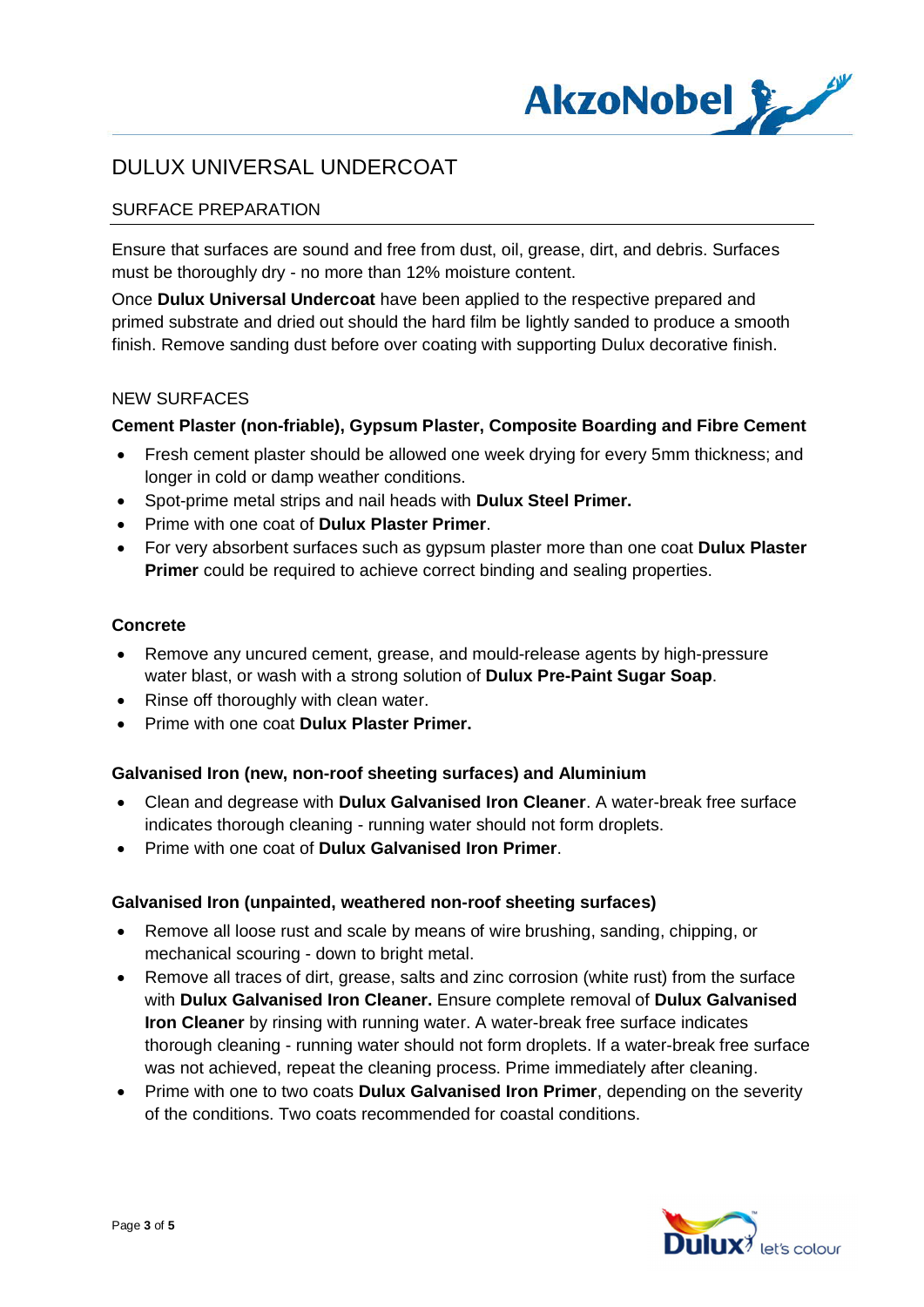

#### **Mild Steel and Iron**

- Inspect shop-primer thoroughly for damage by installation. All rust, scale and dirt must be removed by scraping or with steel wire brushes, and then thoroughly sand with medium grit sandpaper and finish with fine grit sandpaper - down to a bright metal finish. Ensure that the sanded areas are dry and free of grease and dust. A solvent wash (rags dipped in lacquer thinner) may be used. Change the rags frequently. Allow drying.
- · Prime with one to two coats **Dulux Steel Primer**, depending on the severity of the conditions. Two coats recommended for coastal conditions.

#### **Wooden Surfaces**

- · Timber treated with borer- or fire retardant may cause slow drying (consult supplier).
- · Treat knots in timber with Knotting Agent.
- · Spot prime nail heads with **Dulux Steel Primer.**
- · Prime with one coat **Dulux Wood Primer.**
- · Special attention must be given to painting the end grain to avoid moisture penetration apply a second coat after 10 - 20 minutes.

#### PREVIOUSLY PAINTED SURFACES

- · Loose, flaking paint must be completely removed. Hard glossy surface, i.e. enamel surfaces should be sanded to a matt finish to provide a key and improve intercoat adhesion.
- · Remove oil, grease dirt or any other contaminants with **Dulux Pre-Paint Sugar Soap** Powder/water solution and allow drying.
- Spot-prime exposed substrate areas with the appropriate primer.
- · Build up spot-primed areas with **Dulux Universal Undercoat** to the same level as the rest of the paintwork.
- Sand smooth after overnight drying.

#### FILLING

Fill all imperfections with the appropriate **Dulux Pre-Paint filler** and spot prime filled areas with appropriate Dulux Primer once the crack filler has dried properly. Failure to do this will result in uneven sheen levels between the repaired and normal areas.